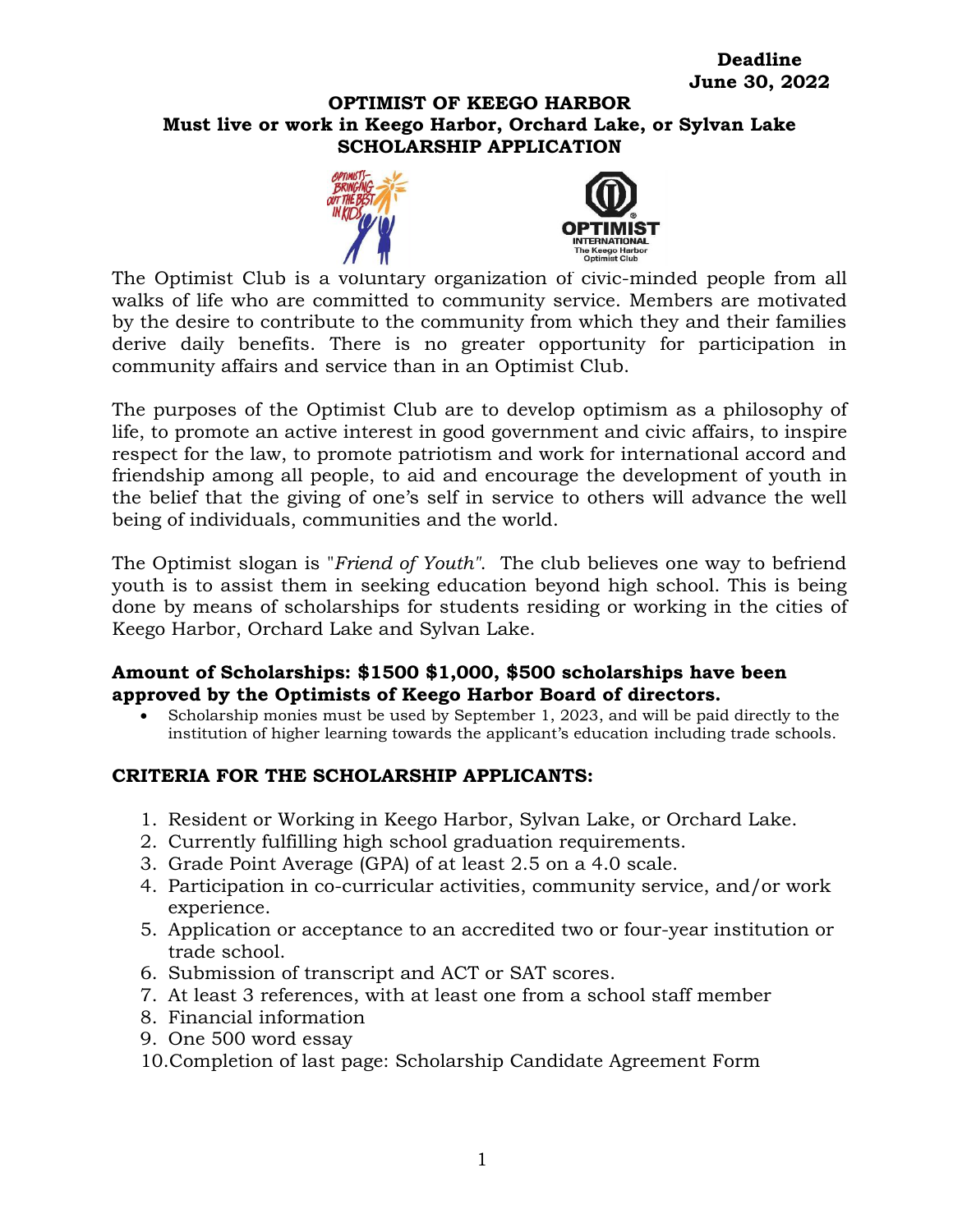| <b>KEEGO HARBOR OPTIMIST SCHOLARSHIP</b>                                                                                                                                                    |  |  |  |  |
|---------------------------------------------------------------------------------------------------------------------------------------------------------------------------------------------|--|--|--|--|
| (Please type or print clearly)<br>Personal                                                                                                                                                  |  |  |  |  |
|                                                                                                                                                                                             |  |  |  |  |
|                                                                                                                                                                                             |  |  |  |  |
| City/State/Zip:                                                                                                                                                                             |  |  |  |  |
|                                                                                                                                                                                             |  |  |  |  |
| Family                                                                                                                                                                                      |  |  |  |  |
|                                                                                                                                                                                             |  |  |  |  |
|                                                                                                                                                                                             |  |  |  |  |
|                                                                                                                                                                                             |  |  |  |  |
| Number in Household: ____________ How Many Household Members Attend(ed) College _____                                                                                                       |  |  |  |  |
| <b>School</b>                                                                                                                                                                               |  |  |  |  |
|                                                                                                                                                                                             |  |  |  |  |
| Overall Grade Point Average (GPA): _________ based on a _____________ GPA scale                                                                                                             |  |  |  |  |
|                                                                                                                                                                                             |  |  |  |  |
|                                                                                                                                                                                             |  |  |  |  |
| University/college(s) or post-secondary institutions (like trade school) to which you have been<br>accepted/applied for admission (give student ID number if possible): One line per School |  |  |  |  |
|                                                                                                                                                                                             |  |  |  |  |
|                                                                                                                                                                                             |  |  |  |  |
|                                                                                                                                                                                             |  |  |  |  |
|                                                                                                                                                                                             |  |  |  |  |
|                                                                                                                                                                                             |  |  |  |  |
|                                                                                                                                                                                             |  |  |  |  |
|                                                                                                                                                                                             |  |  |  |  |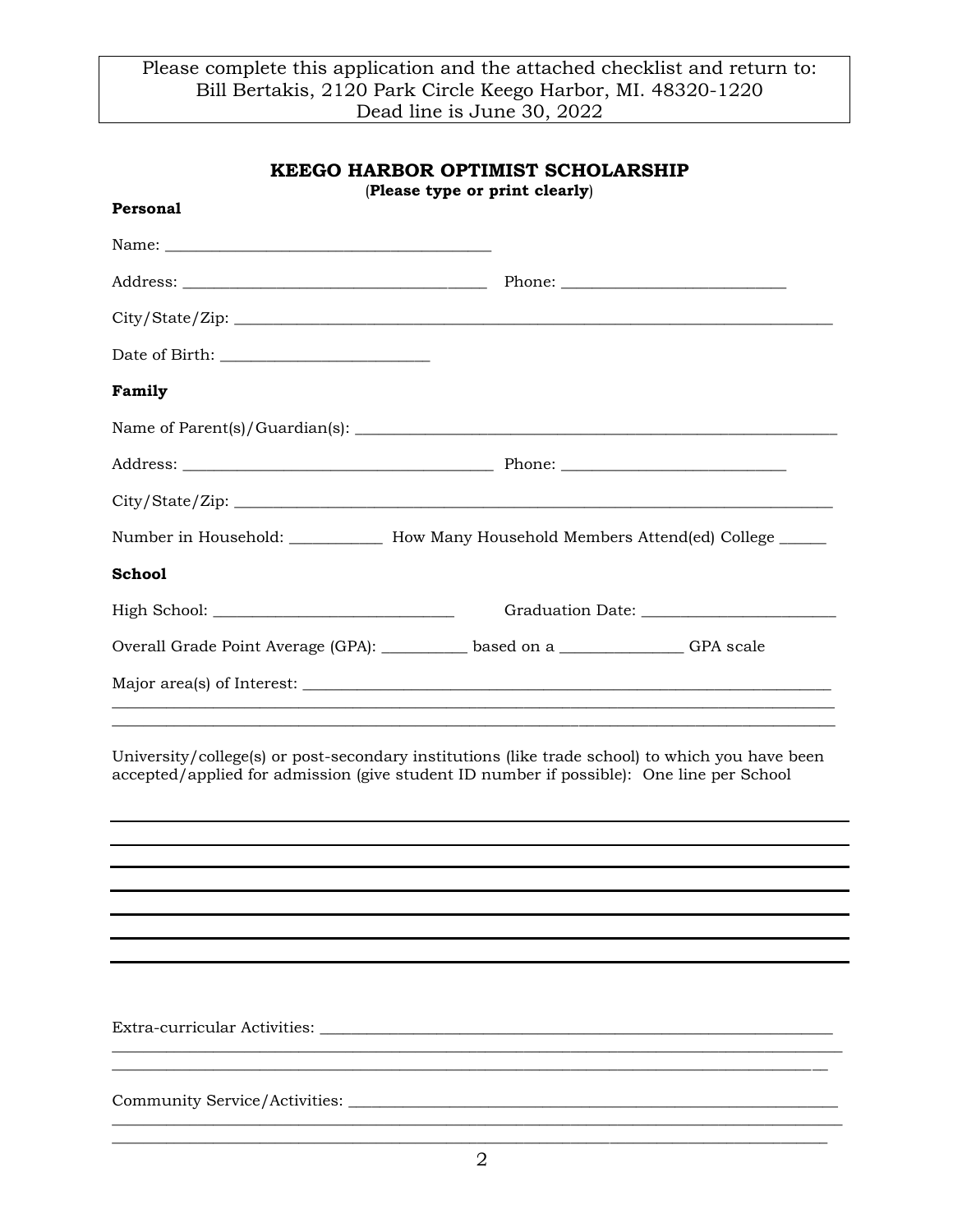Honors and Awards:  $\blacksquare$ 

#### **ESSAY**

Using the leadership roles or extracurricular activities you indicated as being important to you, describe in your essay the following: What impact has the experience (s) had on you and how you see the world? How has it influenced your plans for the future? Who or what influenced you and what may you contribute as a result as that influence through higher education? Specifically address:

\_\_\_\_\_\_\_\_\_\_\_\_\_\_\_\_\_\_\_\_\_\_\_\_\_\_\_\_\_\_\_\_\_\_\_\_\_\_\_\_\_\_\_\_\_\_\_\_\_\_\_\_\_\_\_\_\_\_\_\_\_\_\_\_\_\_\_\_\_\_\_\_\_\_\_\_\_\_\_\_\_\_\_\_\_\_\_\_\_\_\_\_\_ \_\_\_\_\_\_\_\_\_\_\_\_\_\_\_\_\_\_\_\_\_\_\_\_\_\_\_\_\_\_\_\_\_\_\_\_\_\_\_\_\_\_\_\_\_\_\_\_\_\_\_\_\_\_\_\_\_\_\_\_\_\_\_\_\_\_\_\_\_\_\_\_\_\_\_\_\_\_\_\_\_\_\_\_\_\_\_\_\_\_\_\_\_

- Your global perspective
- How you see your future
- The influential people in your life
- How you might give back or influence others as a result of your education

Your essay has a maximum of 500 words. Word processed copy is preferred over handwritten. Please use separate pages for your essay.

### **FINANCIAL AID INFORMATION**

The table below will help to indicate your adjusted gross family income and the number of people in your family, EXCLUDING custodial parent(s)/guardian(s). **CIRCLE** the income level under the column that indicates the adjusted number of people in your family.

| # IN HOUSEHOLD EXCLUDING CUSTODIAL PARENT(S) |           |           |           |           |           |  |
|----------------------------------------------|-----------|-----------|-----------|-----------|-----------|--|
|                                              | 2         | 3         | 4         | 5         | 6+        |  |
| \$17,550                                     | \$22,100  | \$26,000  | \$29,100  | \$32,600  | \$35,900  |  |
| \$21,938                                     | \$27,625  | \$32,500  | \$36,375  | \$40,750  | \$44,875  |  |
| \$27,422                                     | \$34,531  | \$40,625  | \$45,469  | \$50,938  | \$56,094  |  |
| \$34,277                                     | \$43,164  | \$50,781  | \$56,836  | \$63,672  | \$70,117  |  |
| \$42,847                                     | \$53,955  | \$63,477  | \$71,045  | \$79,590  | \$87,646  |  |
| \$53,558                                     | \$67,444  | \$79,346  | \$88,806  | \$99,487  | \$109,558 |  |
| \$66,948                                     | \$84,305  | \$99,182  | \$111,008 | \$124,359 | \$136,948 |  |
| \$83,685                                     | \$105,381 | \$123,978 | \$138,760 | \$155,449 | \$171,185 |  |
| \$104,606                                    | \$131,726 | \$154,972 | \$173,450 | \$194,311 | \$213,981 |  |
| \$130,758                                    | \$164,658 | \$193,715 | \$216,812 | \$242,889 | \$267,476 |  |
| \$163,447                                    | \$205,822 | \$242,144 | \$271,015 | \$303,611 | \$334,345 |  |

Have you applied for any of the following? (Please check all that apply)

- \_\_\_\_\_ Pell Grant
- \_\_\_\_\_ College Work Study
- \_\_\_\_\_ National Direct Student Loan
- \_\_\_\_\_ State Student Incentive Grant
- \_\_\_\_\_ Guaranteed Student Loan (GSL)
- \_\_\_\_\_ Other sources of financial aid (Please specify) \_\_\_\_\_\_\_\_\_\_\_\_\_\_\_\_\_\_\_\_\_\_\_\_\_\_\_\_\_\_\_\_\_

#### **SCHOLARSHIP CANDIDATE AGREEMENT FORM**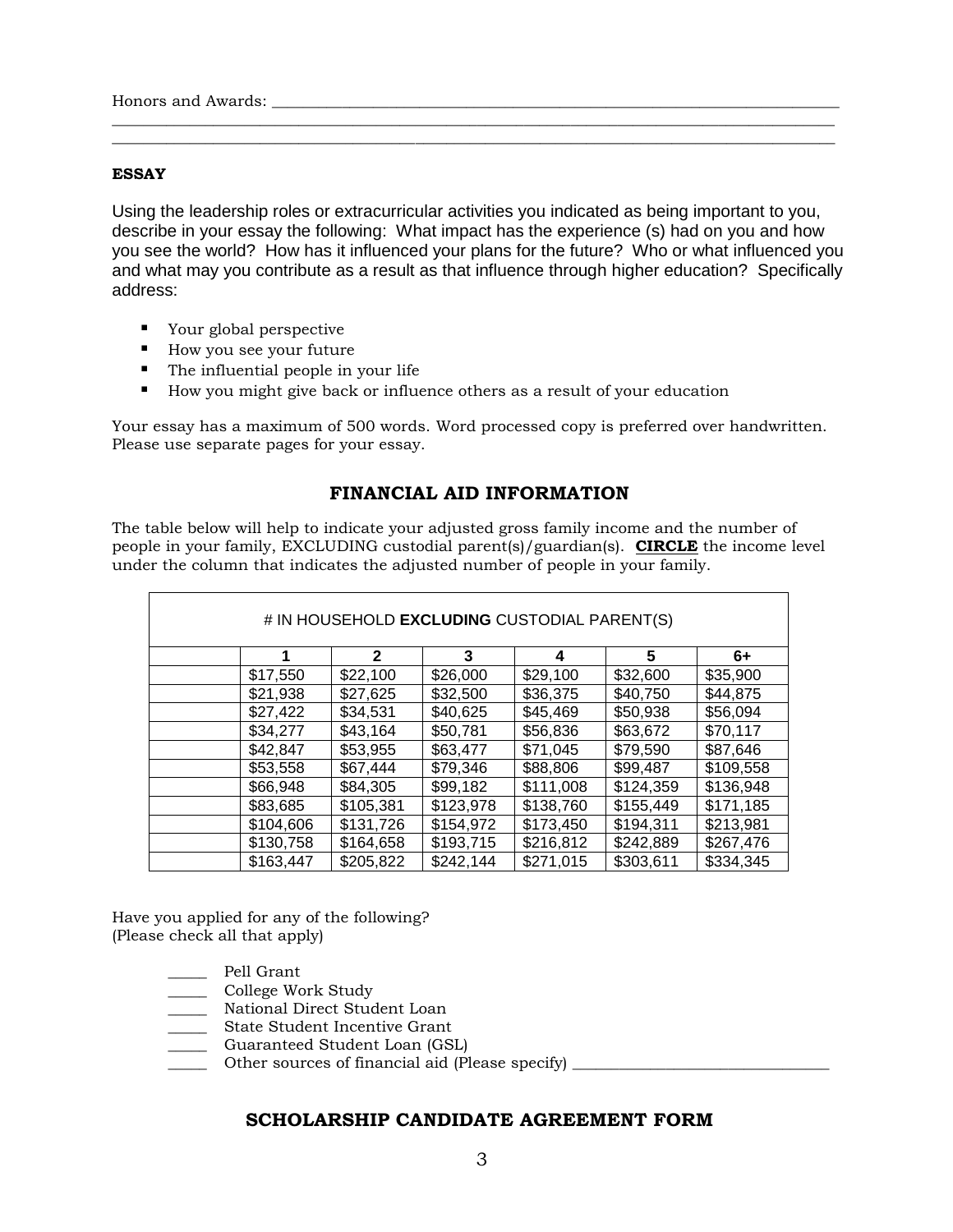This is the final section of your application. This is an agreement between you and the Keego Harbor Optimist Club for final consideration of scholarship funds. Please read each section below carefully. Receiving a scholarship will require obligations on your part.

QUESTIONS? Contact Bill Bertakis [\(intelbill@comcast.net\)](mailto:intelbill@comcast.net), 248-343-8816

## FINAL APPLICATION CHECKLIST PLACING A CHECK MARK IN THE BOX BEFORE EACH STATEMENT WILL ENSURE THAT YOUR APPLICATION IS COMPLETE

- All Sections of the application have been filled out...checked carefully
- $\blacksquare$  Three letters of recommendations (one must be from school staff member)
- High school transcript (official copy)
- ACT or SAT test results (official copy)
- One 500-word Essay
- This form completed and signed

# IF YOU ARE FORTUNATE TO BE ONE OF OUR SCHOLARSHIP WINNERS WILL YOU AGREE TO THE FOLLOWING? (Write "Yes" or "No")

I agree to communicate with a mentor from the Keego Harbor Optimist Club on a Semi Annual basis during my first year of post-secondary education.

 If possible to attend the Michigan Week Breakfast to be recognized as a Scholarship Winner. The breakfast usually takes place on a Friday second week of May at 7:00am. Normally at Wabeek C.C.. I understand I will receive three complimentary tickets, but may purchase more. More information will be provided as the event gets posted.

\_\_\_\_\_\_\_\_ If possible to participate in at least one Keego Harbor Optimist (or another Optimist Club) event either this year or next.

\_\_\_\_\_\_\_\_\_ If possible to attend one meeting of the Keego Harbor Optimist Club during the year to give a short presentation on how my year is progressing including successes and challenges.